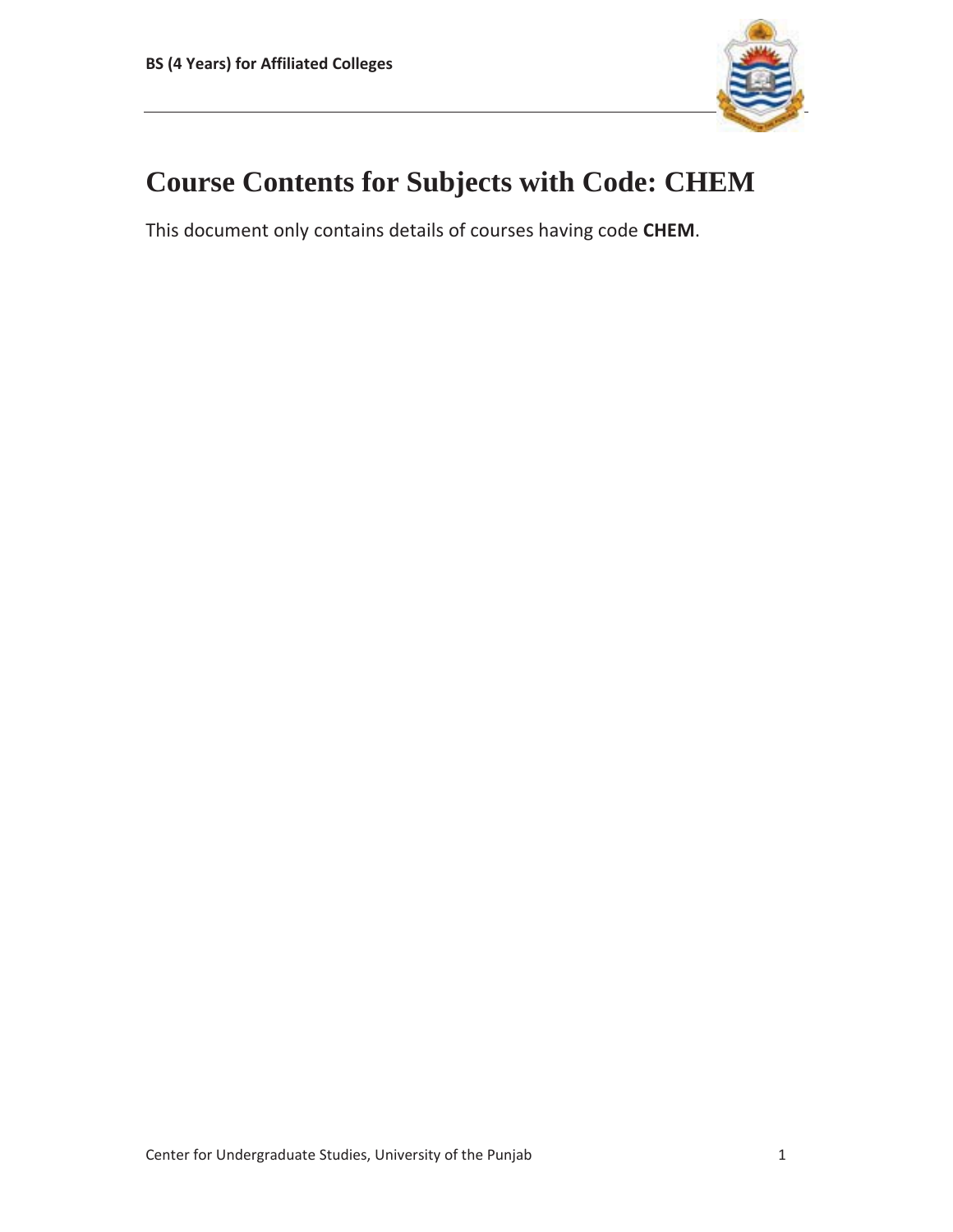

| Code            | Subject Title |                                  | Cr. Hrs | Semester |
|-----------------|---------------|----------------------------------|---------|----------|
| <b>CHEM-101</b> |               | Chemistry-I (Physical Chemistry) |         |          |
| Year            |               | <b>Discipline</b>                |         |          |
|                 |               | Botany, Zoology, Chemistry-I, II |         |          |

# **STATES OF MATTER**

#### A. Gases:

Law of equipartition of energy, Collision diameter, collision number, collision frequency and mean free path; Viscosities of gases, measurements, effect of temperature and pressure on viscosities of gasses; Critical phenomenon of gases and experimental determination of Pc, Vc and Tc; Concept of molecular velocities of gasses according to Maxwell's distribution law and comparison of various velocities.

B. Liquids:

The properties of liquids like surface tension, viscosity, refractive index and dipole moment; Parachor, reheochor and molar refraction as additive and constitutive properties; Measurement of refractive index and dipole moment; Magnetic susceptibility and its measurement by Gouys balance.

C. Solids:

Symmetry operations and Bravis lattices; Concept of X-Ray diffraction, Bragg's equation and crystal structure analysis; Powder method of crystal structure analysis; X-ray crystallography of sodium chloride crystal; Heat capacities of solids.

## **CHEMICAL THERMODYNAMICS:**

Heat capacity as Cp and Vc; Difference in Cp and Cv and ration of Cp and Cv towards atomicity; Temperature dependence of heat capacities; Quantitative effect of temperature over enthalpy change and internal energy change; Types of thermodynamical processes; Isothermal reversible expansion of ideal gases; Adiabatic process of ideal gasses; Second law of thermodynamics, Carnot cycle, efficiency of heat engine and concept of entropy; Thermodynamics scale of temperature entropy for phase transition, spontaneity and reversibility; Entropy change in reversible and irreversible processes; Temperature dependence of entropy, Variation of entropy with pressure and volume; Concept of free energy; Derivation of Gibbs and Helmholtz equation; standard free energy of formation; Partial molar quantities, Chemical potential, variation of chemical potential with pressure and temperature fugacity; Thermodynamic of equilibrium, Reaction isohore; Calusius-Clapeyron equation; Molecular basis of entropy and probability.

## **CHEMICAL KINETICS:**

Derivation of kinetic expression of zero order, first order, second order (with same and different concentration) and third order reactions (with same concentrations) with suitable examples; Equation for half life periods and determination of rate constants; Methods of measurements of order of reactions giving examples with different techniques; Derivation of Arrhenius equation and measurements of Arrhenius parameters, Measurement of slopes of Arrhenius plots for some important reactions Bimolecular collision theory of reaction rates and its failures; Collision theory of uni-molecular, gas phase reactions (Lindeman mechanism); Introduction transition state theory of reaction rates.

#### **SOLUTION:**

Thermodynamics derivation of colligates properties as lowering of vapor pressure, elevation of boiling point, depression of freezing point; Relationship between lowering of vapor pressure with  $\Delta Tb$  and  $\Delta Tf$ ; Osmotic pressure an their determination; Concept of semi